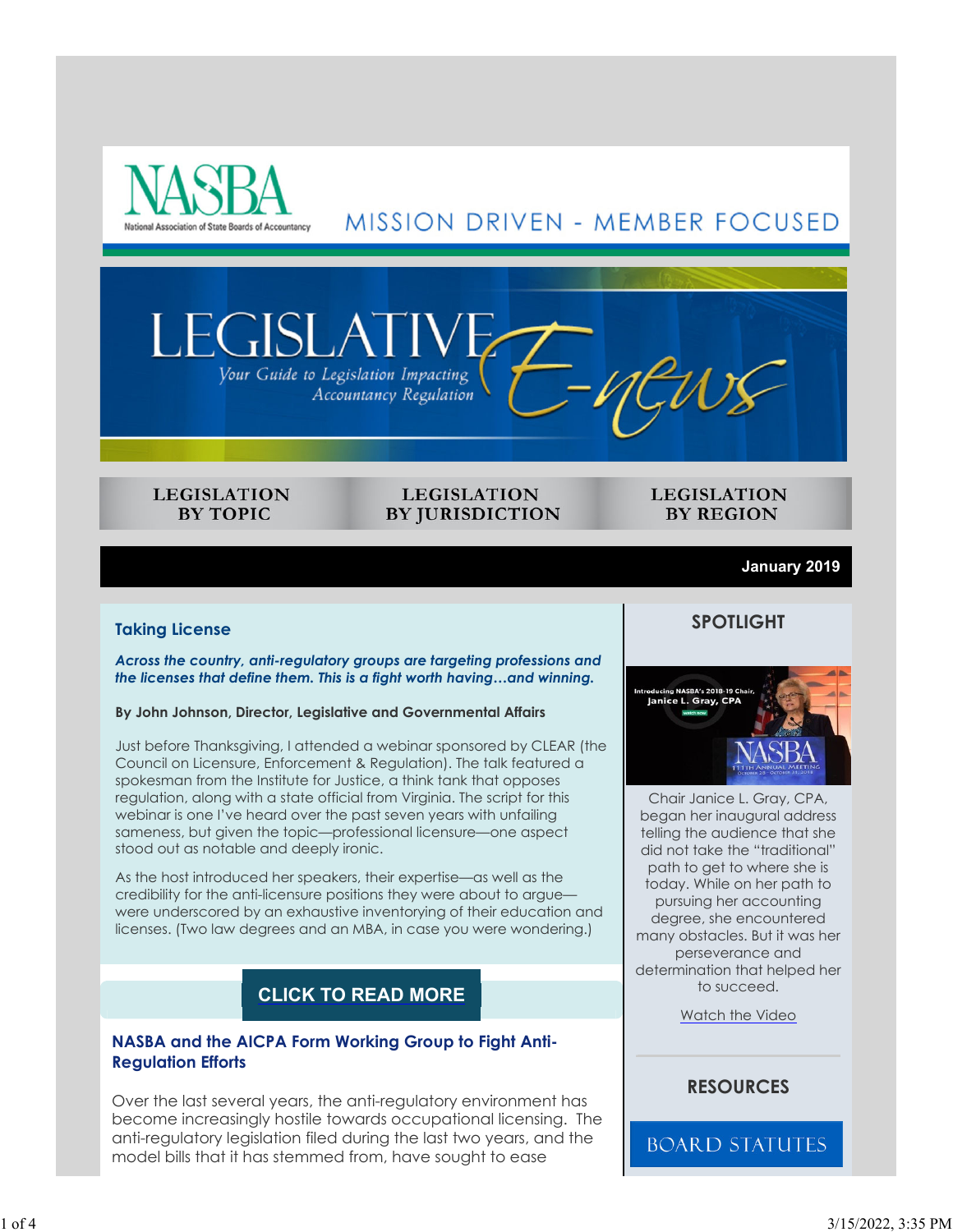occupational licensing laws and impose bureaucratic oversight over state licensing boards. The accounting profession is concerned because the legislation has been overly broad in its approach, grouping all occupations and professions into the same bills without any consideration to public harm. In response to these growing concerns, NASBA and the American Institute of CPAs (AICPA) have formed a Working Group to fight these Anti-Regulation efforts. The charge of the working group is to:

*Better position the licensing of CPAs in the eyes of policy-makers and key influencers through the development of a robust communications platform that:*

- *details the rich history of the accounting profession,*
- *articulates the importance of remaining a state-regulated profession,*
- *explains the tremendous strides made to reduce barriers as the profession has evolved, and*
- *advocates for the profession's continued strength and integrity by preserving the licensing requirements set forth in the Uniform Accountancy Act.*

The working group includes representation from various stakeholders, including NASBA, the AICPA, State CPA Societies, State Boards of Accountancy and The Accountants Coalition to ensure many points of view are considered on how to best educate lawmakers and their staffers about the profession and its need to be highly regulated and fulfill its public protection mandate. The working group consists of the following members:

- Jimmy Corley, CPA, Executive Director Arkansas Board of **Accountancy**
- Ron Gitz, CPA, CEO Society of Louisiana CPAs
- Niki Neilon, CPA, Nevada Board of Accountancy
- Tammy Velasquez, Director of State Relations EY/TAC
- Emily Walker, CAE, Vice President Advocacy Virginia Society of CPAs

Given that trust is at the core of financial markets, and market stability depends in large part on the work of the accounting profession, this is a critical time for the profession to begin asserting the value of the stakeholder groups' collective work, and to better position the licensing of CPAs in the eyes of policy-makers and key influencers.

## **Myths and Facts on Anti-Regulation and Professional Licensure**

Over the past several years, a number of statements have been made by anti-regulatory groups that seek to dismantle licensure and the professions they represent with myths posing as facts. NASBA decided to



and Professionals Alike: An Alternative to Occupational Licensing

# **OHIO@WATCHDOG**

**Free Market Groups Testify for Occupational Licensing Reform in Ohio**

# **MOTHERBOARD**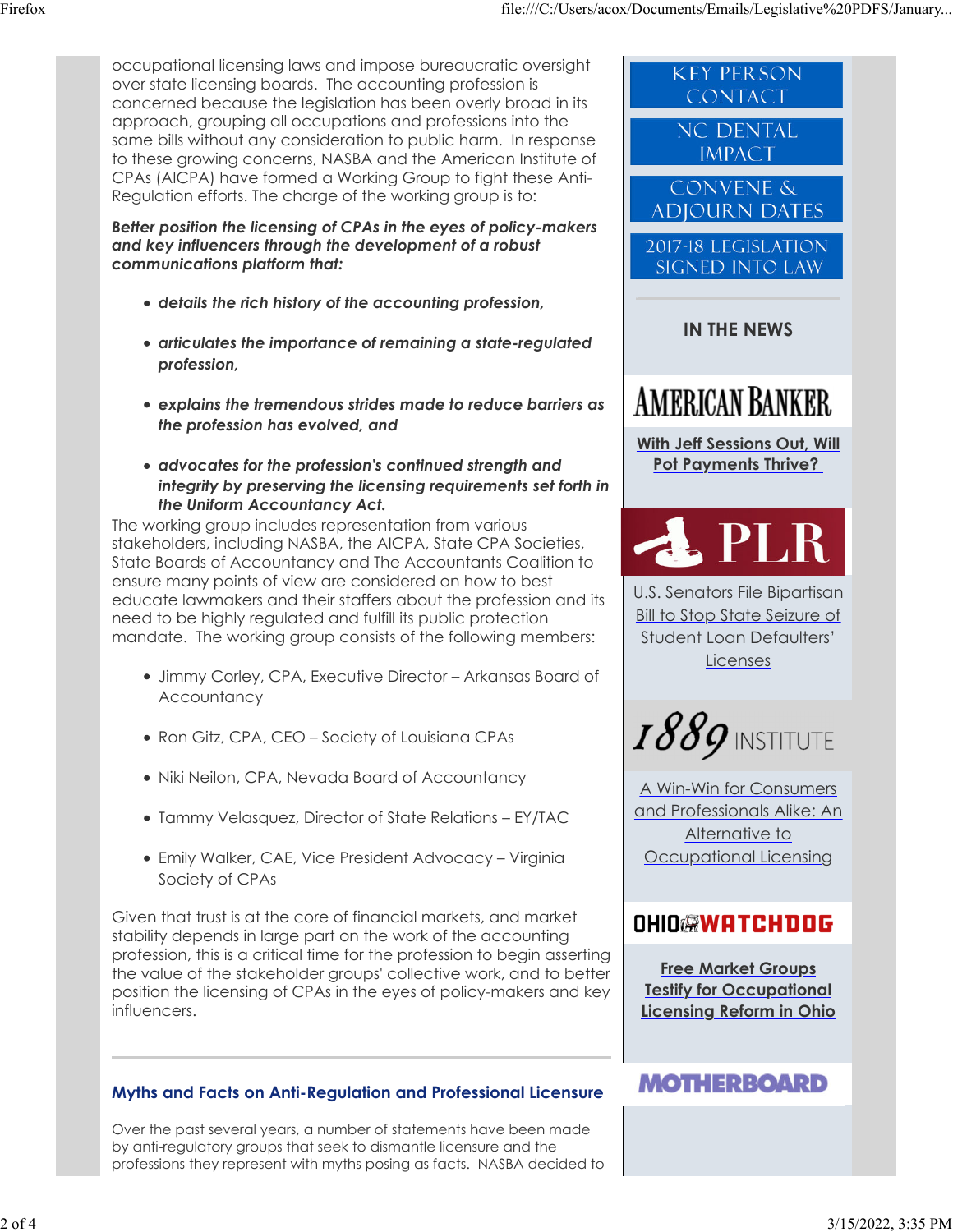reverse that and offer you – and those in your state who also need to be aware – with critical facts that expose such myths.

**CLICK TO READ MORE**

## **New Ohio Law Recognizes Uniformity in Regulation as Means for Achieving Least Restrictive Means of Regulation**

Ohio SB 255 – Reform Occupational Licensing – was signed into law by Governor Kasich on January 4, 2019. According to the bill's sponsor, "Ohio now has a mandatory process to bring overly burdensome occupational licensing into check. This process will break down barriers to entry and increase competition." The new law imposes a sunset review regime that requires licensing boards to be reauthorized every six years by the Ohio General Assembly. A significant portion of the sunset review establishes a framework through which state boards and their statutes and rules will be analyzed to determine whether they utilize the least restrictive means necessary to protect the public. This legislation was supported by many of the prominent think tanks that have been advocating for licensing reform based on the least restrictive means concept.

NASBA, the AICPA and the Ohio Society of CPAs were concerned that the framework could jeopardize CPA mobility and substantial equivalency. The three organizations worked together to advocate for provisions that would recognize and defer to occupational regulations that are based on national model legislation that has been widely adopted in a substantially equivalent manner. As a result, the bill's sponsor agreed to incorporate key changes that will go a long way towards ensuring that CPAs can practice freely across state lines and not have to obtain a license outside of their principal place of business.

## **FTC Policy Perspectives**

In a policy paper released by the Federal Trade Commission (FTC) in September titled, *Options to Enhance Occupational License Portability*, the FTC recognized the accounting profession for utilizing model laws to achieve portability. At NASBA's 111th Annual Meeting, Tara Isa Koslov, Chief of Staff to the Chairman of the FTC stated, "We recognized accountancy as having done mobility and accountability right." Ms. Koslov noted, "Importantly you are providing disciplinary support beyond state lines."

# **CLICK TO READ FULL REPORT**

**Follow us on our social media channels.**

**Oregon Unconstitutionally Fined a Man \$500 for Saying 'I am an Engineer,' Federal Judge Rules**

# The Washington Post

**Oregon Punished an Engineer for Criticizing Red-light Cameras. He Fought Back and Won.**



Professional Licensing Requirements Cost Texas Millions of Dollars and Thousands of Jobs Each Year

**AT WHAT CO\$T? – State and National Estimates of the Economic Costs of Occupational Licensing**